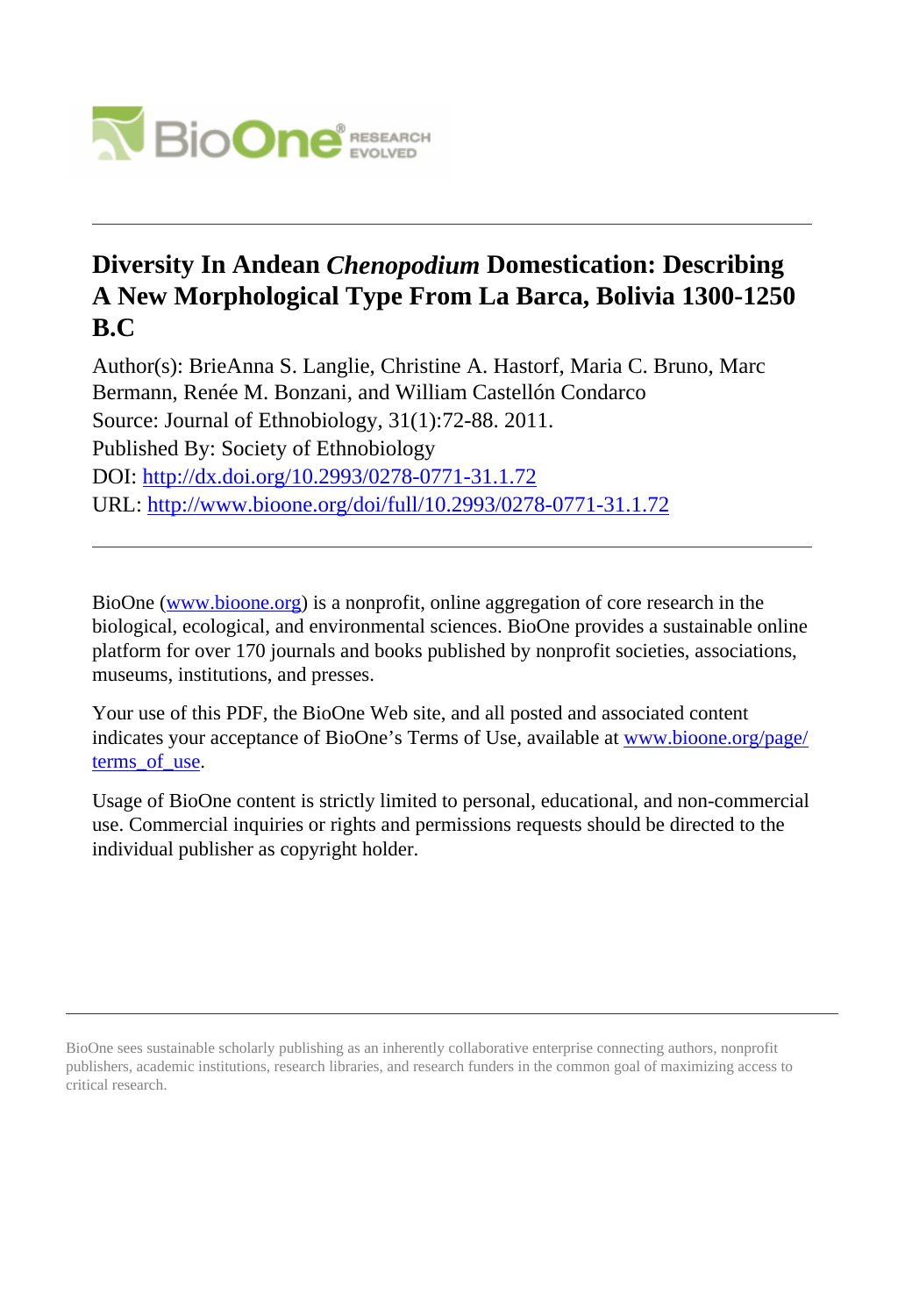## DIVERSITY IN ANDEAN CHENOPODIUM DOMESTICATION: DESCRIBING A NEW MORPHOLOGICAL TYPE FROM LA BARCA, BOLIVIA 1300-1250 B.C.

## BrieAnna S. Langlie, Christine A. Hastorf, Maria C. Bruno, Marc Bermann, Renée M. Bonzani and William Castellón Condarco

The domestication of Chenopodium in the Andean altiplano of South America was a complex process that took place during the Formative period (1800 B.C.-A.D. 400). We identified a new archaeological morphological type of Chenopodium sp. at the La Barca site, located in the Department of Oruro, Bolivia. We analyzed testa texture, margin configuration, beak prominence, seed diameter, and testa thickness using scanning electron microscopy. As a member of the same genus as Chenopodium quinoa, the identification of this new anthropogenic morphotype presents us with insights into the many complexities of the process of domestication and points towards selection occurring in multiple regions and different culture groups.

Key words: Domestication, Chenopodium, paleoethnobotany, La Barca, quinoa

La domesticación de Chenopodium fue el resultado de un complejo proceso que ocurrió durante el periodo Formativo (1500 a.C - 400 d.C) en el altiplano andino de America del Sur. Se ha identificado un nuevo tipo morfológico de Chenopodium sp. en el yacimiento arqueológico de La Barca, ubicado en el Departamento de Oruro, Bolivia. Se examinó la textura de la testa, configuración del margen, prominencia del pico, diámetro de la semilla, y grosor de la testa de este nuevo tipo morfológico del mismo género que Chenopodium quinoa con un microscopio electrónico de barrido. Su identificación de este nuevo tipo permite comprender mejor su complejo proceso de domesticación y sugiere que hubo presiones selectivas en varias regiones y por parte de distintos grupos culturales.

A major theme of archaeological research has been to understand the transformations that we associate with the Neolithic Revolution, the increasing interdependence of humans, plants and animals, or the domestication of living things. This specific dependency process played a central role in the history of human-nature relationships as interactions between these organisms and the spaces they share were modified. It is important to understand these transformations because they represent changes in plant taxa and their ecologies, and they inform us about peoples' decisions regarding their food supplies and their interactions with the landscape (Cusack 1984). The complex history of

BrieAnna S. Langlie, Department of Anthropology, Washington University in Saint Louis, Saint Louis, MO (e-mail: blanglie@wustl.edu)

Christine A. Hastorf, Department of Anthropology, University of California-Berkeley, Berkeley, CA (e-mail: hastorf@berkeley.edu)

Maria C. Bruno, Department of Anthropology, Washington University in Saint Louis, Saint Louis, MO (e-mail: mcbruno@artsci.wustl.edu)

Marc Bermann, Department of Anthropology, University of Pittsburgh, Pittsburgh (e-mail: bermarc@ pitt.edu)

Renée M. Bonzani, Department of Anthropology, University of Kentucky, Lexington, Kentucky (e-mail: renee.bonzani@uky.edu)

William Castellón Condarco, Proyecto Arqueológico Wankarani Oruro, Bolivia (e-mail: williamcastell@ gmail.com)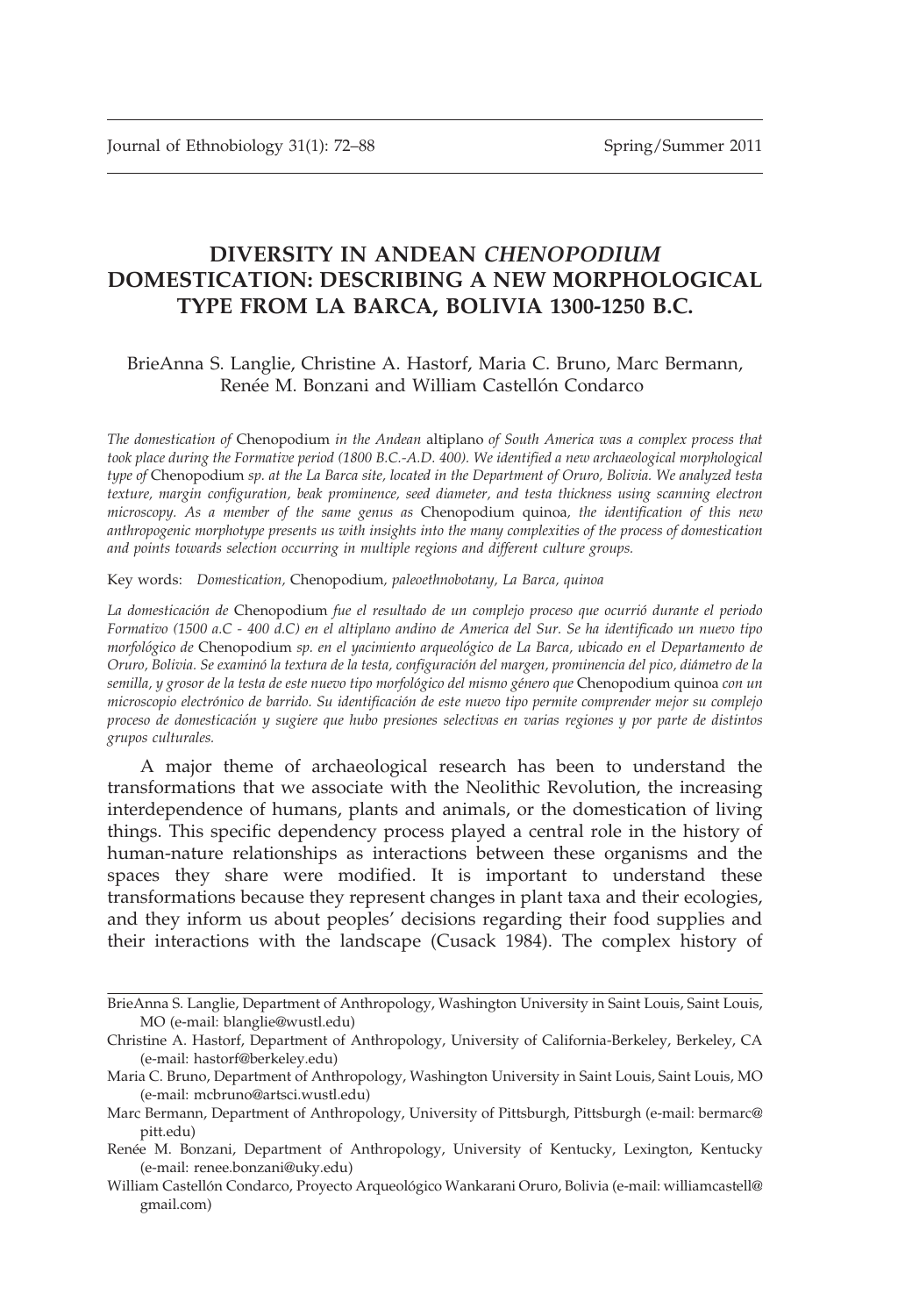interdependency between plants and humans differs in each region and for each plant.

The highland Andes of South America has long been recognized as a center of crop domestication (Cook 1925; Vavilov 1992:402–404). Early inhabitants of this region domesticated several tuber species (Solanum tuberosum L., Solanum stenotonum Juz. & Bukasov., Oxalis tuberosa Molina, Tropaeolum tuberosum Ruiz & Pav., and Ullucus tuberosus f. albiflorus Kuntze) and at least two pseudocereals (Chenopodium quinoa Willd. and Chenopodium pallidicuale Aellen). Despite this region's importance to agricultural history, the archaeological record still has much to teach us about the process of domestication in the Andes (Hastorf 2006). For example, genetic research is beginning to shed light on where certain crops were domesticated (Emshwiller 2002, 2006; Spooner et al. 2005; Wilson 1988a), but archaeological investigations of Andean crops can illustrate how and in which cultural settings these crops spread to other regions (Hastorf 2006).

The Bolivian Department of Oruro, located in the south-central *altiplano* is home to one of the most important Early Formative period (1800-1000 B.C.) agropastoral populations, known in the archaeological literature as the Wankarani (Janusek 2008:20; Ponce 1970). This period is when mobile huntergatherers settled into sedentary life ways in the altiplano. Documenting the patterns of chenopod use in the Formative period helps our understanding of the domestication process as well as the adoption of agriculture in the south-central Andes. Ponce (1970) was the first investigator to suggest that chenopods played an important role in the Wankarani agro-pastoral adaptation, although his reconstruction of agriculture in the region was based on the identification of agricultural tools, rather than archaeobotanical evidence. In this paper, we present the first morphological investigation of early archaeological chenopods from this region and for this cultural group.

Here, we add to the growing body of information regarding the process and timing of Chenopodium domestication in the Andes by presenting evidence for a previously unrecognized, possibly domesticated chenopod. We describe a sample of archaeological *Chenopodium* seeds from the site of La Barca (Figure 1), using morphological attributes. We then compare these seeds to published descriptions of modern Chenopodium species from the northern region of the altiplano (Bruno 2001, 2006; Bruno and Whitehead 2003). Significantly, none of the La Barca specimens are an exact match to the modern specimens. Thus, these data on a new possibly domesticated variety aids in tracing the continuous process of domestication of the different varieties of Andean Chenopodium.

Previous morphological studies of Chenopodium seeds, particularly those of the domesticate quinoa (C. quinoa) show that seeds undergo significant changes in diameter, testa thickness, and shape (margin configuration) during domestication. Morphological studies of South American archaeological chenopods derive mostly from the Lake Titicaca Basin of Perú and Bolivia (Browman 1989; Bruno 2001, 2006; Bruno and Whitehead 2003; Eisentraut 1998) and from the central Peruvian Andes (Nordstrom 1990; Pearsall 1980, 1989). A potential region for its early use and possible domestication is the altiplano, the high plain of the central Andean mountain chain, where domesticated chenopods continue to be important subsistence crops and where the majority of today's commercial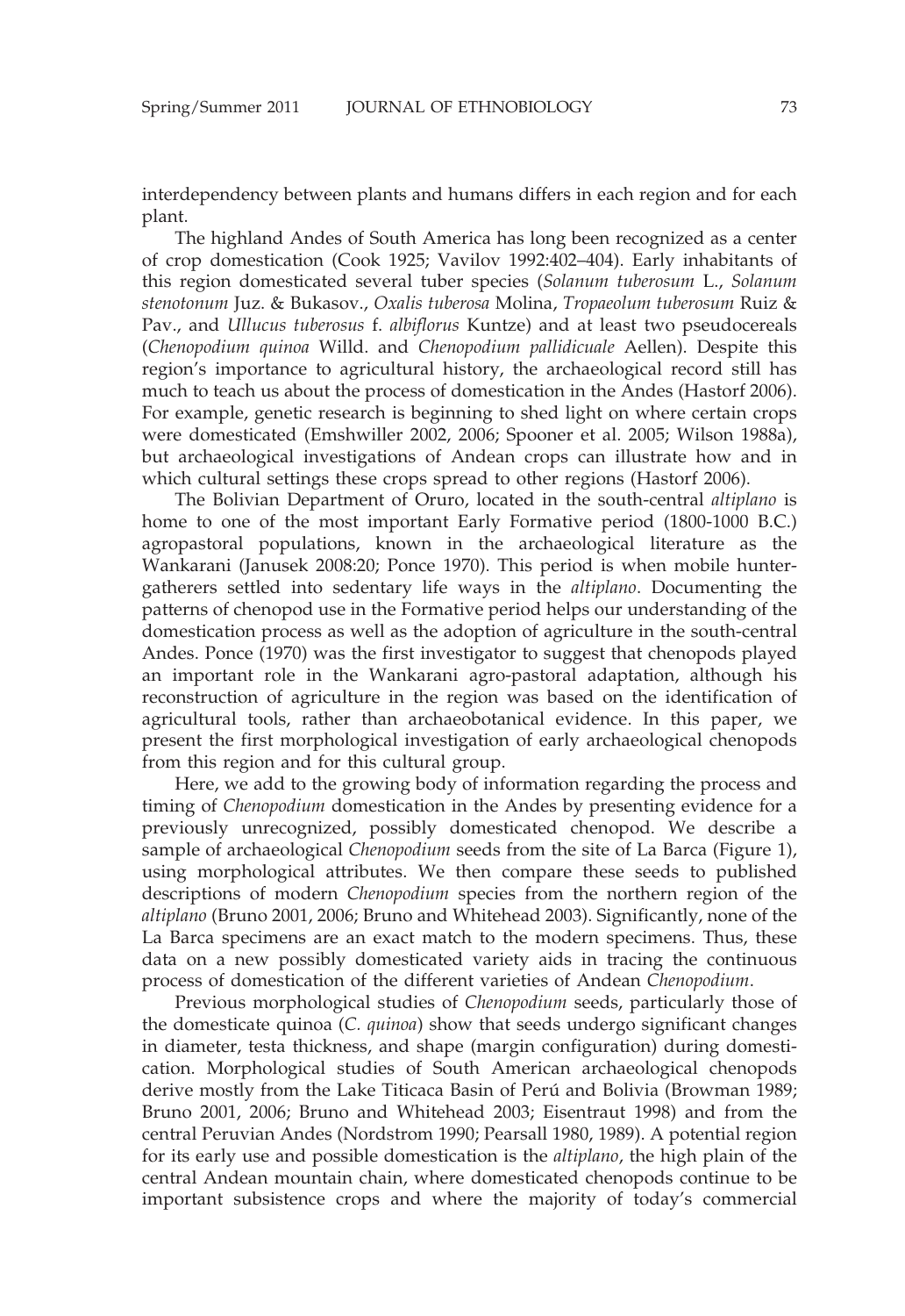

Figure 1. La Barca, Bolivia and surrounding region.

cultivation takes place (Hellin and Higman 2003:90). The cool, dry climate of this region limits the cultivation of many plants, but potatoes and especially Chenopodium thrive in the saline soils.

There are six modern Chenopodium taxa that play a role in this discussion of Andean chenopod domestication. The best-known and studied taxon is domesticated Chenopodium quinoa (quinoa). Its weedy counter-part is commonly referred to as quinoa negra (black quinoa) or ajara, a name widely applied to wild, black-seeded quinoa-like species throughout the Andes (Wilson 1988b, 1990). Botanists have assigned different designations to ajara: Chenopodium quinoa var. melanospermum Hunziker, Chenopodium quinoa ssp. milleanum Aellen, and Chenopodium hircinum Schrader. Currently, there is no consensus as to whether these are monophyletic and all three are seen in the literature. Here, following Cárdenas (1989), we use Chenopodium quinoa var. melanospermum because that is most commonly used in Bolivia. A second domesticate, Chenopodium pallidicaule, or kañawa, has received little study. According to recent botanical descriptions, there are wild/weedy varieties/species of this crop, which the Bolivian taxonomists call Chenopodium pallidicaule Aellen var. pampalasta (IGPRI et al. 2005).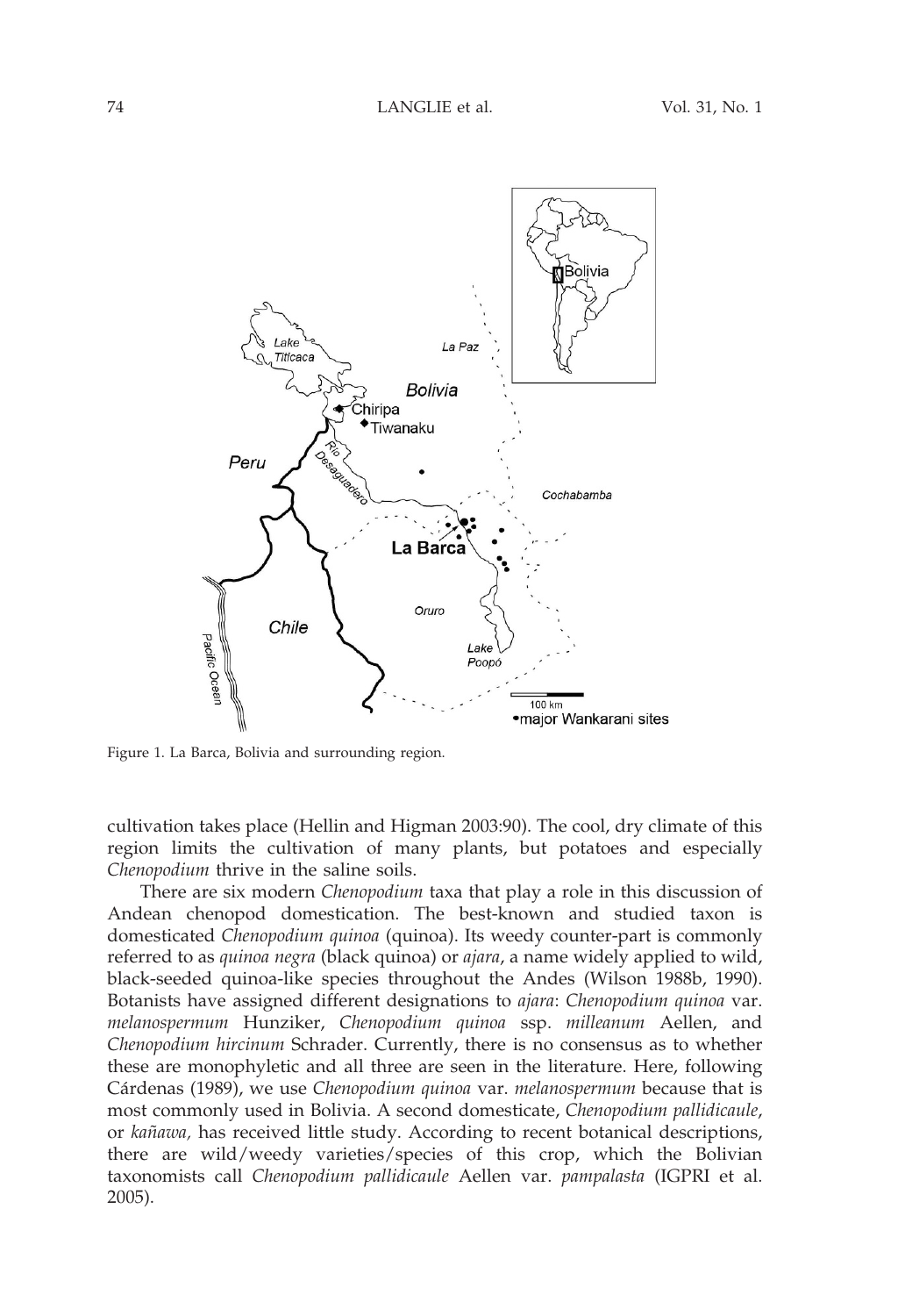

Figure 2. Feature 3 visible inside Structure 04-2-10 at La Barca, Bolivia. Photograph by M. Bermann.

## The Wankarani Complex and The La Barca Site

The Wankarani sites of the Formative Period (1800 B.C.–A.D. 400) represent one of the earliest village populations in highland Bolivia. Distributed throughout the southern Department of La Paz and the northern sections of the Department of Oruro, most sites take the form of residential mounds from  $0.10$  to  $9.0$  ha in size, located at the base of hills (Bermann and Estévez 1992; Fox 2007; McAndrews 1998, 2001; Ponce 1970, 1980). The site of La Barca (Canton of La Joya, Department of Oruro, Bolivia) is a circular mound built from successive domestic occupations and consisting of house remains, middens, and aeolian deposits (Rose 2001a, 2001b). Covering 0.6 ha, the main portion of the mound is approximately 2.0 m high, rising at the center to 5.0 m. The site's occupation spanned 1500 - 400 B.C., with an estimated residential population at any one time of 50 to 150 residents. Excavations between 2003 and 2005 by Rose and Bermann exposed a series of house compounds. These included one or more small circular dwellings, each  $3 - 5$  m in diameter, with an interior hearth, attached storage structures, outdoor activity surfaces with hearth and storage features, and associated midden deposits.

The Chenopodium analyzed in this study was recovered from an interior storage feature (Feature 3) within Structure 04-2-10. This structure is 3.5 m in diameter, with an eastern entry and a small, attached storage space (Figure 2). Although the structure contained a characteristic Wankarani slab-lined hearth, it differed from typical Wankarani dwellings in several ways. It had double walls: an outer wall consisting of adobe set on a stone foundation, and paralleling this, a second wall made of very thin clay and built over thin wooden poles set vertically into the ground. The interior wall may have formed a partition or low support rather than a roof-high wall. A radiocarbon sample (AA70741) from the wall poles provided a date of  $3024 \pm 35$  <sup>14</sup>C years B.P., correlating to a calibrated (CALIB 6.0) one sigma date of 1320 to 1257 B.C. While the structure is possibly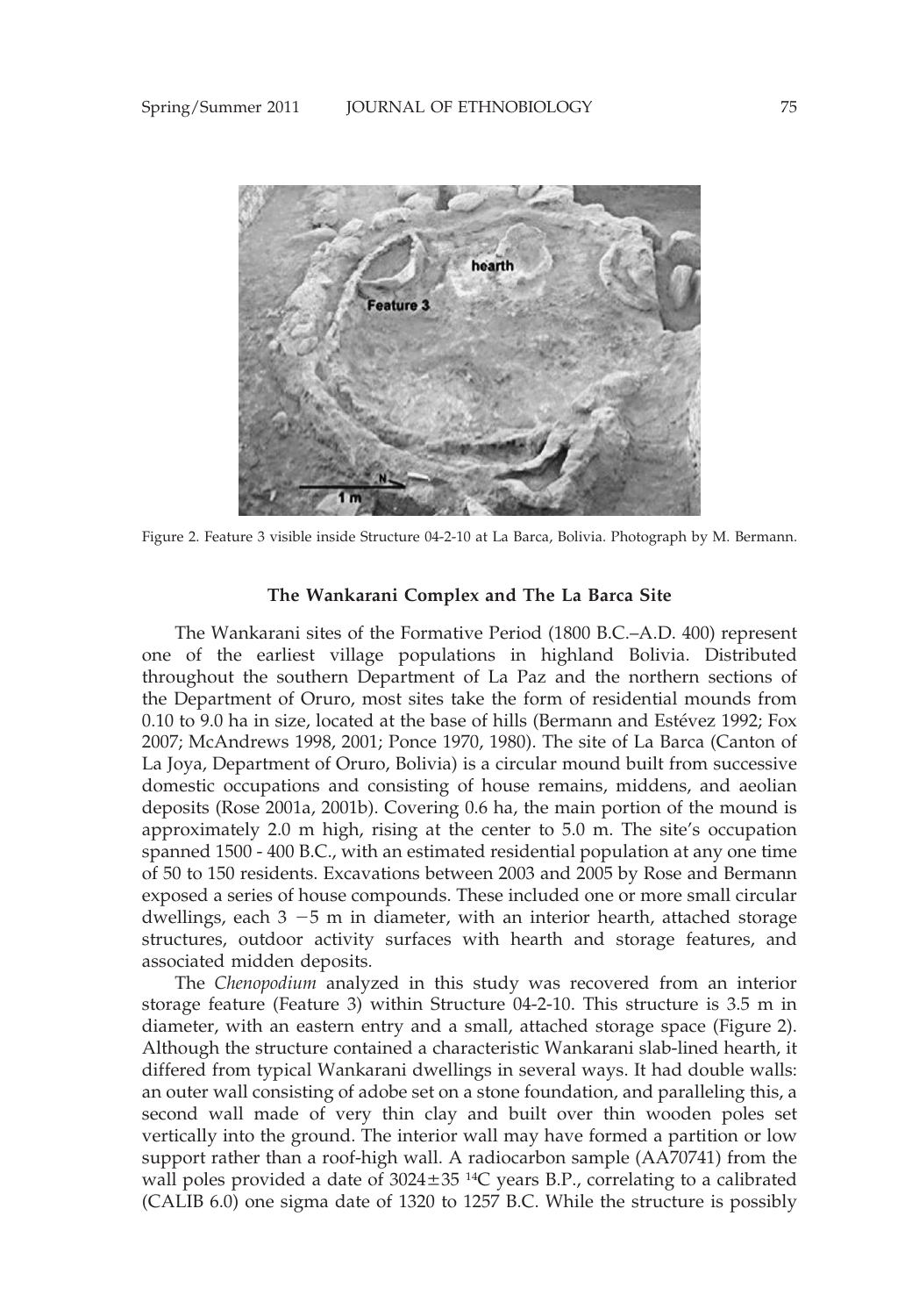

Figure 3. Attributes of archaeological Chenopodium from La Barca.A. A light microscope photo that typifies a prominent beak and a reticulate-aveolate testa texture (sample # LB70). B. An SEM image of a biconvex margin configuration and a reticulate-aveolate testa texture (sample # LB74). C. An SEM image of a prominent beak and a canliculate testa texture (sample  $#$  LB108).

part of a residential compound, Bermann and Castellón propose that it was primarily used as a ceramic workshop rather than a dwelling. Floor artifacts included ''loaves'' of worked unfired clay, chunks of quartz, a vessel containing ground quartz and grinding stones stained with pigment. Additionally, the floor lacked the organic staining and small domestic debris commonly found in dwellings at the settlement.

A curved clay bin (Feature 3) measuring  $60 \times 40 \times 20$  cm was built against the interior wall of the structure. This bin showed no evidence of intensive burning or cooking. The analyzed Chenopodium seeds were recovered from a 6liter soil sample taken from the lowest layer of the feature's fill. This layer was a 14 cm thick, unstratified deposit of silt and ash with charcoal inclusions. A thin layer of post-abandonment aeolian silt and ash covered the structure's floor, its associated artifacts, Feature 3, and the sampled layer in the feature, thus we are confident that our samples come from undisturbed contexts that date to the Wankarani occupation.

#### Attributes of Chenopodium Seed Morphology

The Chenopodium plant produces thousands of dry, single-seeded fruits on panicles that do not shatter easily. At the center of the fruit is a round, starchy perisperm. An embryo wraps around the periphery of the perisperm and terminates with one side (the radicle) extending over the other (the seed leaves) in what is called the beak (Figures 3 and 4). Surrounding both the perisperm and embryo is a covering called the seed coat or testa. This feature has two layers, a very thin inner epidermis that does not vary in size whether the specimen is wild or domesticated, and an outer epidermis, or testa, which does vary, being thinner or even absent in domesticate species (Wilson 1981:Figure 2). A final layer called the fruit coat, or pericarp (this plant part technically qualifies the seed as a fruit), encapsulates the entire structure. Some of these characteristics vary among species.

In this analysis of the La Barca seeds, we consider five attributes to describe and distinguish the Chenopodium spp. seeds: testa texture, margin configuration, beak prominence, seed diameter, and testa thickness. The terminology and attributes we use build upon previous research of *Chenopodium* seed morphology, including Aellen and Just (1943), Bruno (2001, 2006), Fritz (1984), Nordstrom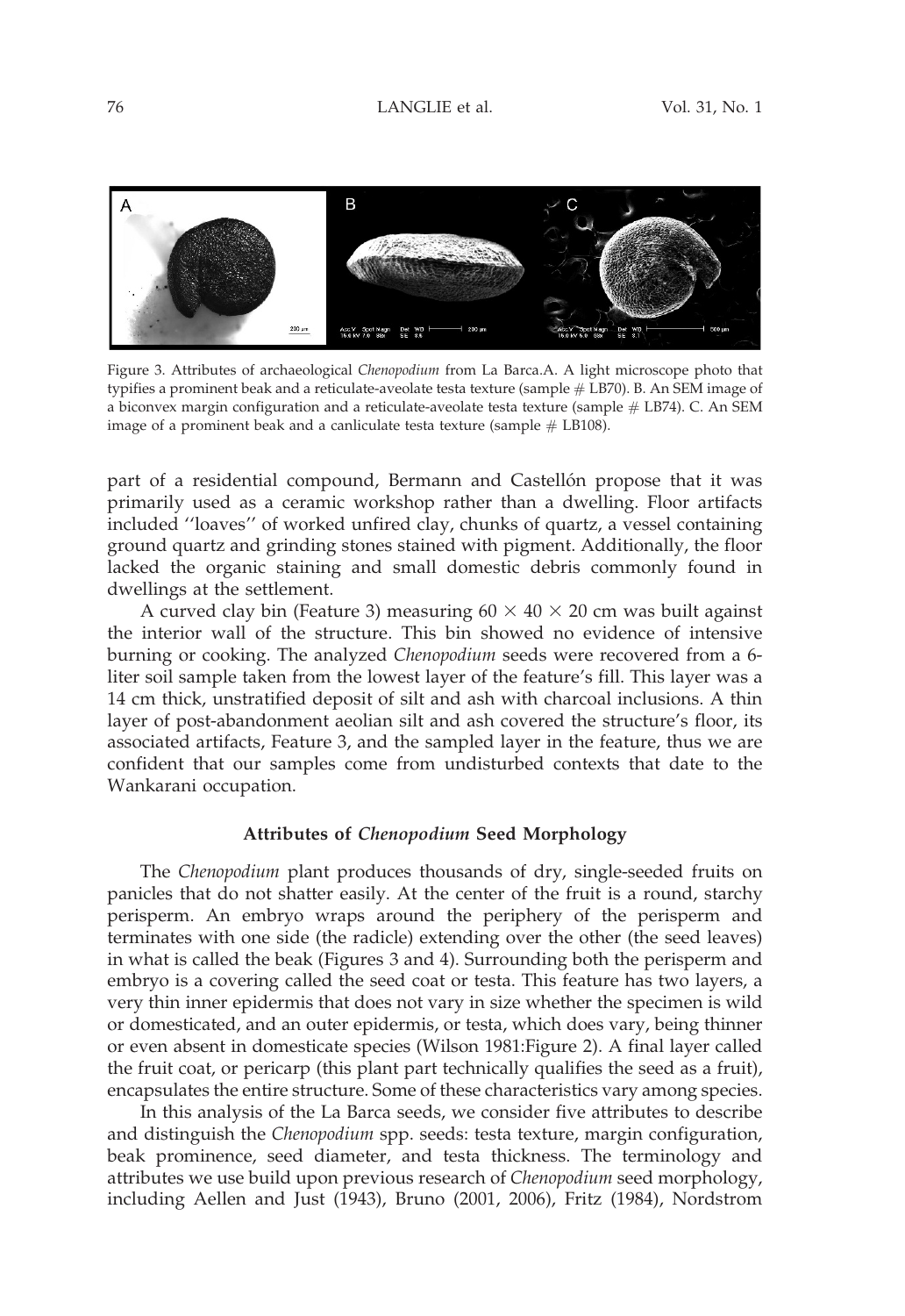

Figure 4. A. Chenopodium seed morphology showing diameter measurement. B. Margin configuration shapes applied to the La Barca seeds (From Bruno and Whitehead 2003:342).

(1990), Pearsall (1980), Smith (1984, 1985a, 1985b), and Wilson (1981). In addition, we have added the attribute, beak prominence, which was not described in any of the previous Andean Chenopodium studies but has been used effectively in recent Mesoamerican studies (Gordon 2006; Gremillion 1993a). Below, we describe how each of these structures can vary and the methods used to document them. These traits are organized into two indices: qualitative attributes and quantitative attributes.

## The Qualitative Index

## Testa Texture

The testa and pericarp of Chenopodium seeds vary by species and can be useful for identification. In studies of modern species, seed coat surface texture has been used to distinguish domestic from wild species. For example, in the eastern North American and Mexican C. berlandieri species, the wild seeds have a reticulate patterning, whereas the seeds of the extinct domesticated eastern North American subspecies Chenopodium berlandieri Moq. ssp. Jonesianum have smooth testa textures (Fritz 1984; Smith 1984). Eisentraut (1998) and Bruno (2001, 2006) identified a similar trend in the Lake Titicaca Basin species, noting that Chenopodium quinoa var. melanospermum, the wild variety, has a reticulated testa texture while C. quinoa, the domestic crop, has a smooth testa. While other attributes are also useful, the testa texture is the most readily observable, often visible with a light microscope. Bruno (2001, 2006) describes the texture of four species of modern chenopods (C. pallidicaule, C. quinoa, C. ambrosioides, and C.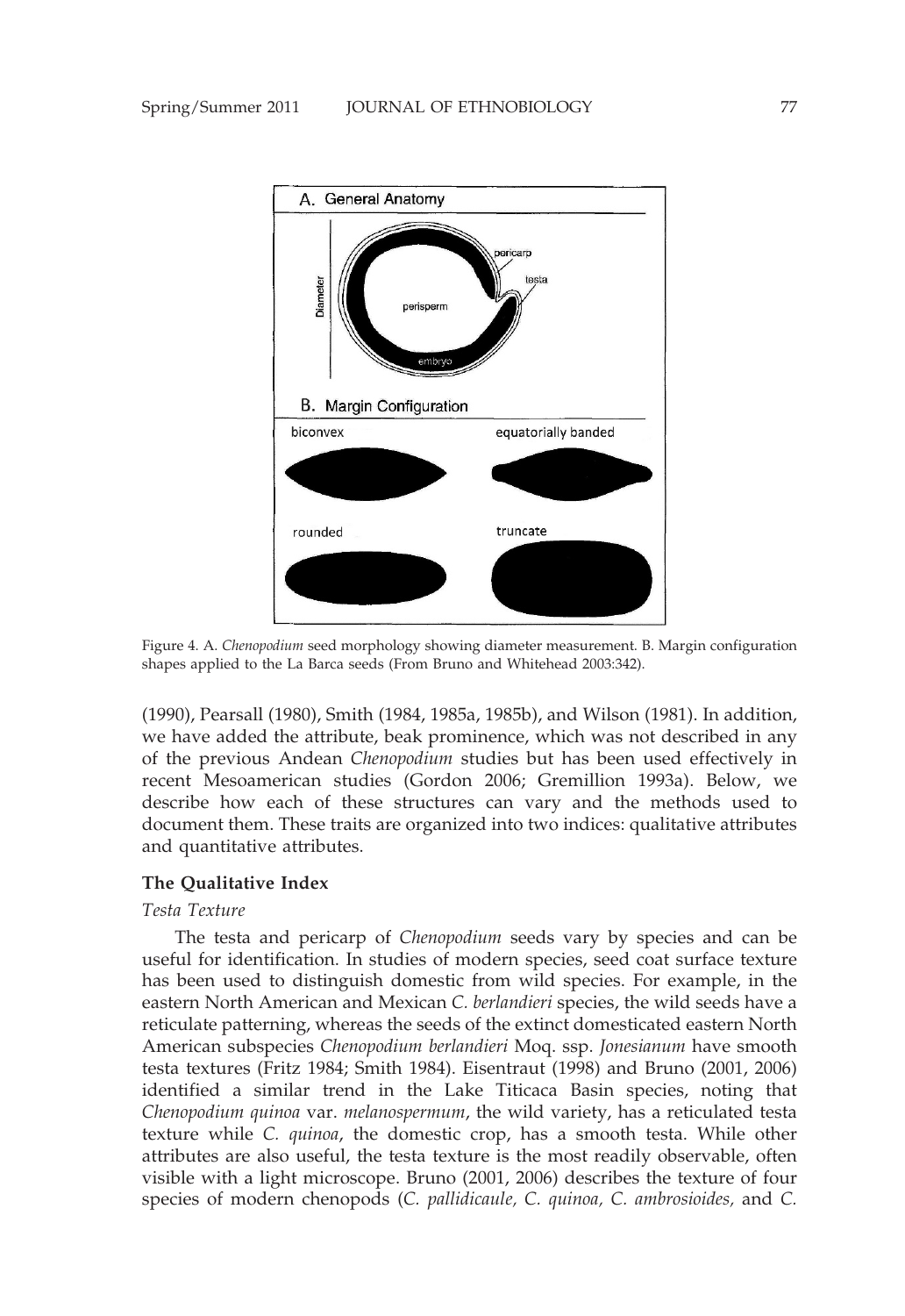quinoa var. melanospermum) from the Lake Titicaca Basin. We applied Bruno's testa texture definitions to this study.

#### Margin Configuration

Margin configuration describes a seed's profile (Figure 4B). Wilson (1980) and Hunziker (1952) noted variations in the shape of Chenopodium margins, in particular, that the cross-section shape of the seed correlates with the thickness (or presence) of the seed coat. When the testa is thick, the shape of the inner structures (perisperm, embryo) is restricted and the two halves of the thick seed coat create a narrow angle along the margin, producing a biconvex shape. In contrast, in a seed with a thin or absent testa, the perisperm and embryo are not restricted and influence the overall shape of the seed, making the margins rounded or truncate. Eisentraut (1998) and Bruno (2001, 2006) used this attribute to highlight the differences between the domestic Chenopodium quinoa, which has a truncate shape, and wild C. quinoa var. melanospermum, which has a biconvex shape (Figure 4). Bruno (2006) used four margin configurations (truncate, round, biconvex, and equatorial banded) to describe the Lake Titicaca modern and archaeological Chenopodium seeds from the northern area of the altiplano. For this study, we define these four configurations as follows: truncate seeds have a rectangular profile; round seeds are oval in profile; biconvex seeds have margins that come to a point (Figure 3B); and equatorially banded seed configurations are similar to the biconvex profile but with a noticeable thin extension at the margin. We use these types to describe margin configurations of the La Barca seeds.

#### Beak Prominence

Beak prominence has been applied in only a few studies of morphological variation of Chenopodium seeds. In eastern North American samples, weak or non-existent beaks often correlate with wild or weedy Chenopodium species (Gremillion 1993b:157), and a prominently beaked chenopod is considered the result of domestication (Asch and Asch 1985:177). Gordon (2006) recently demonstrated the complexity of using beak prominence in analyzing the wild to domestic spectrum of chenopods, because beak prominence does not always correlate with domestication status. For example, the domesticated cultigen from Michoacán, Mexico called chia is a chenopod variety that has a weak beak (Gordon 2006:109). Previous Andean studies have not included beak prominence in their analyses, perhaps because modern domestic Chenopodium species have a weak to very weak beak configuration. The application of a beak prominence attribute to the Andean Chenopodium seeds should enhance our understanding of the domestication process in this area. Following Gordon's (2006) typology, we apply a ranked ordinal four-score system where  $0 = \text{very weak}$  beak prominence,  $1 =$  weak beak,  $2 =$  prominent beak, and  $3 =$  very prominent beak (Figure 5).

## The Quantitative Index

#### Seed Diameter and Testa Thickness

In many domesticated cereals, there has been a selection for larger-sized grains due to seedbed competition (Harlan 1975; Harlan et al. 1973). Bruno and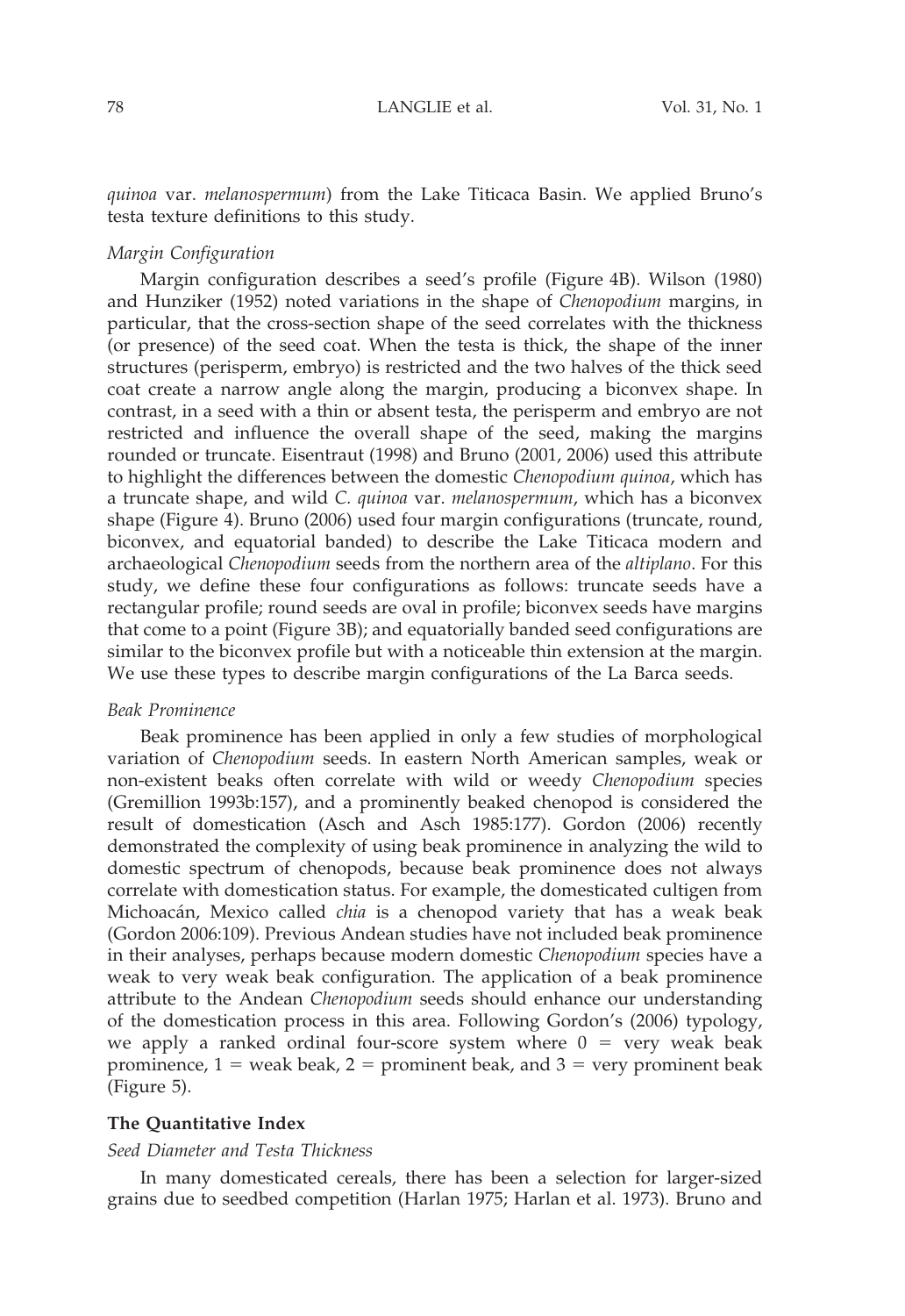

Figure 5. Beak prominence (From Gordon 2006: Figure 5.3).

Whitehead (2003) determined that recovered archaeological domestic quinoa from the Andes is smaller than modern domestic quinoa. This evidence suggests that quinoa increased in grain size due to selection pressures. However, seed diameter alone should not be used to determine the status of archaeological specimens. Maximum and minimum seed diameter ranges are known for each Chenopodium species, but there is a significant overlap in the diameters of individual species, making it difficult to identify species solely on the basis of seed diameter. For example Bruno (2001, 2006:39, Figure 4.4) found that when large samples of seeds are considered, there is a marked range in seed size within each Andean species. Similarly, there is an overlap in size among the North American chenopods (Smith 1985a). Here we measure the seed diameter as the distance between two points on the horizontal plane of a seed (Figure 4A). However, because of the overlap between wild and domesticated modern species, we use this measure in conjunction with other attributes.

Testa thickness (Figure 6) is an important quantitative feature in understanding the domestication process of chenopods. Wilson (1981) and Smith (1984, 1985a, 1985b) found a thinner testa to be a diagnostic feature of both eastern North American and Mexican domesticates. They associate this development with competition in seedbed germination (Harlan 1975), as those with a thinner testa germinate more rapidly. Chenopodium berlandieri ssp. Jonesianum, a domesticated species from eastern North America has a thin testa that measures 0–20 mm in thickness (e.g. Fritz 1990; Smith 1984, 1985a). Similarly, Gordon (2006) found that the Mexican domesticate *chia* has a thin testa that measures  $1-20 \mu m$ . In modern and archaeological specimens of the Andean domesticate C. quinoa, Nordstrom (1990), Eisentraut (1998), and Bruno (2001, 2006) found the seed coat to be absent or very thin  $(<5 \mu m)$ . Bruno found that the testas of the domesticate *kañawa* (C. *pallidicaule*) are also very thin  $(4-8 \mu m)$ . In contrast, the companion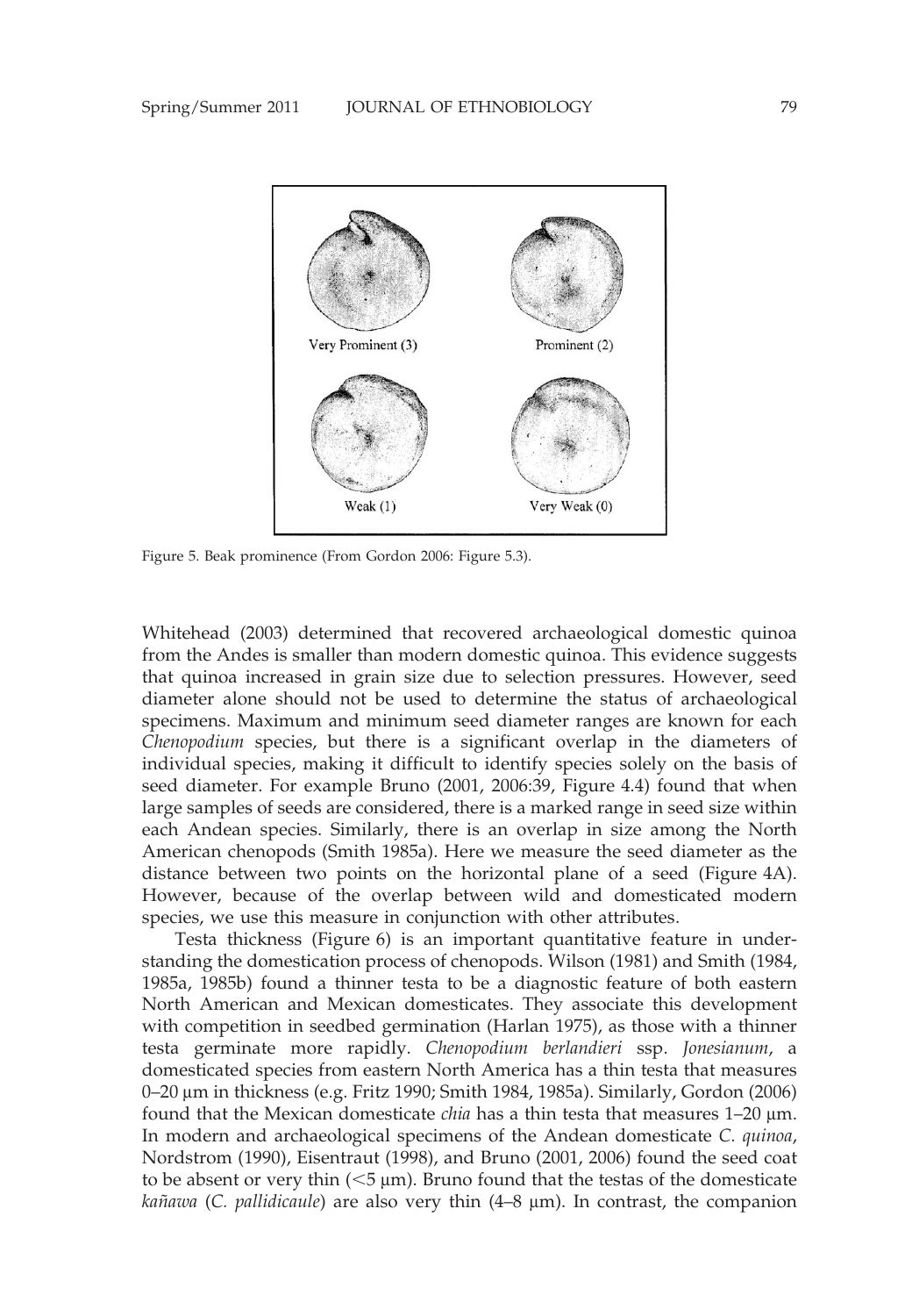

Figure 6. SEM image of testa thickness measurements.

wild variety to domesticated quinoa that often grows in modern fields as a weed, quinoa negra (C. quinoa var melanospermum, C. quinoa ssp. milleanum), has the thickest testa (20–50  $\mu$ m) thus far identified in the region. The wild Andean species *paiko* (*C. ambrosioides*) has medium thick testa  $(11-14.5 \mu m)$ . Given the differences in testa thickness among these Andean Chenopodium species, it is useful to consider this attribute in describing archaeological species, and in the case of C. quinoa, differentiating wild versus domesticated species. As with diameter, however, testa thickness alone does not distinguish the Andean types because unlike the species studied in North America, there are wild species in the Andes, such as *paiko*, that have testa thickness less than 20 µm.

Bruno (2006) suggests that examining the ratio of testa thickness to seed size is useful for distinguishing individual species. For example, although *paiko* has a relatively thin testa, it also has a very small diameter, thus the testa is quite thick relative to overall seed size (Figure 6). Therefore, relatively thin-testa wild varieties still seem to have relatively thicker testas than associated domestic seeds. By applying this ratio to a domestication study, we can begin to reveal the selection pressures applied to the seeds over time, through both size and shape.

We analyzed the relationship between seed diameter and testa thickness by applying the equation used by Bruno (2006) for her comparison of modern Chenopodium species. The testa thickness for each seed is doubled ''to account for the entire area represented by the testa'' for this measurement (Bruno 2006:Table 4.5). This equation is:

Ratio Testa Thickness/Diameter = Log (Total testa thickness in  $\mu$ m  $\times$  2)/Log (Seed diameter in  $\mu$ m)

In this paper, we only analyzed charred seeds. For purposes of comparison, we only compared the La Barca seeds to other Andean chenopod studies that analyzed charred seeds (Bruno 2001; Bruno and Whitehead 2003; Bruno 2006). Smith (1985b) and Nordstrom (1990) found that the diameter of carbonized seeds is about 5% smaller than uncarbonized seeds, but that testa thickness is unaffected by carbonization.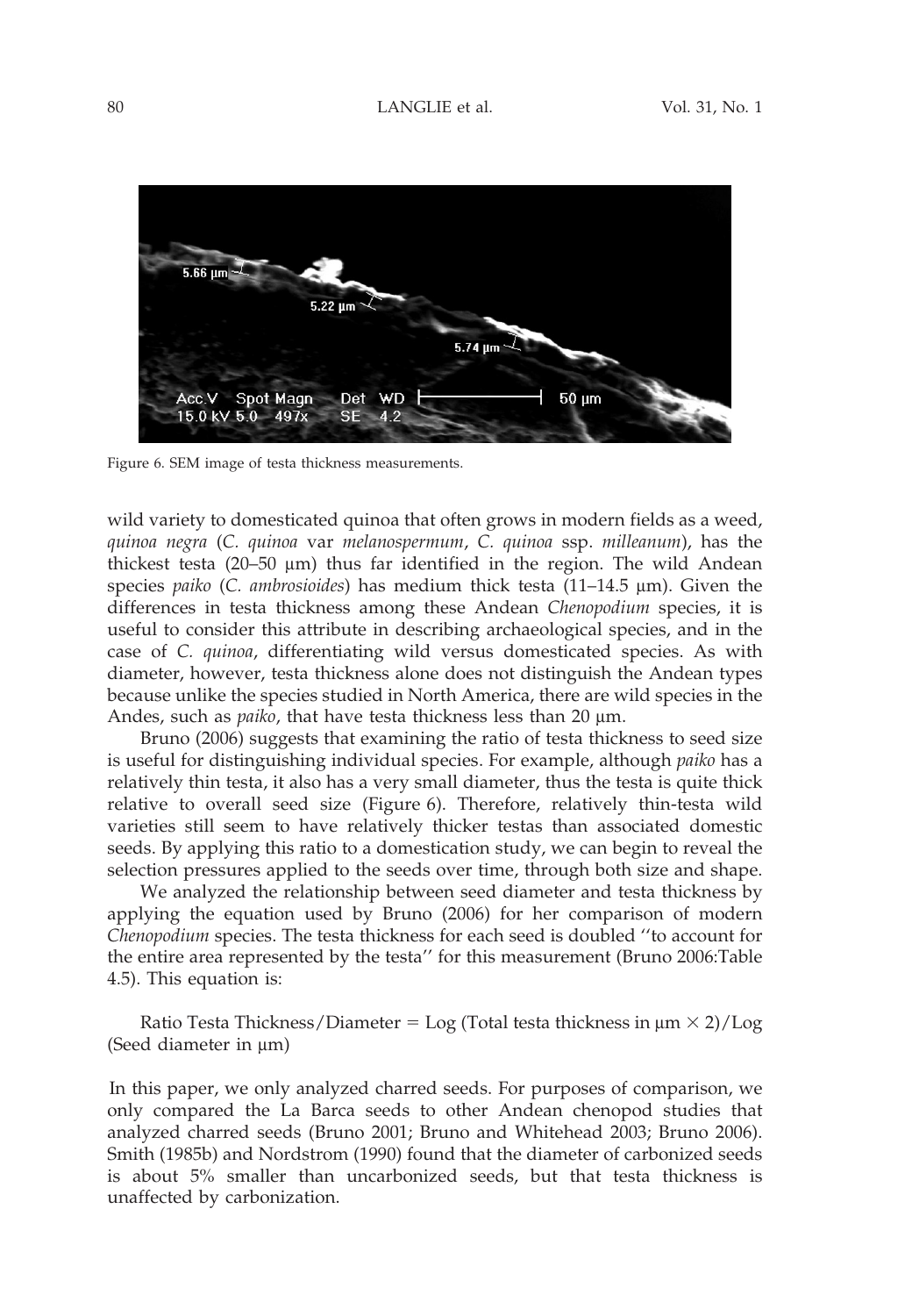#### La Barca Chenopod Analysis

#### Specimen Selection

Bonzani analyzed the macrobotanical remains from the site of La Barca, and sent approximately 200 archaeological Chenopodium seeds to Hastorf and Langlie at the University of California-Berkeley Paleoethnobotanical Laboratory for more detailed morphological examination. Specimens for this analysis were selected using light microscopes with a magnification range of  $10-40\times$ . We selected only relatively undamaged or whole specimens so that we could observe all attributes for each seed. From the 200 seeds, we selected 18 specimens that could be analyzed, and we assigned each seed a unique number. While this is a small sample, we began with this number to test our attributes' robustness as well as to learn about the Wankarani chenopods.

## Equipment and Sample Recording

We studied the selected seeds using both light and scanning electronic microscopes equipped with software programs to obtain measurements. Whole seeds were first photographed with an Olympus BX51 light microscope, equipped with a camera in the University of California-Berkeley Paleoethnobotanical Laboratory. Specimens were placed on a glass tray on top of white putty, allowing us to take pictures of the seed lying flat and on edge to view the margin configuration. Using images recorded by this microscope, testa texture, margin configuration, beak prominence, and seed diameter were measured and recorded. To record the seed diameter, we used an interpolated polygon tool to obtain a mean diameter, rather than one measurement.

A scanning electron microscope was essential for analysis of the testa thickness and testa texture. Because testa thickness can only be measured accurately with high magnification scanning electron microscopy (SEM), we employed a Phillips/FEI XL30 Environmental Scanning Electron Microscope (ESEM) located in the Scanning Electron Microscopy Laboratory within the Biomolecular Nanotechnology Department at the University of California-Berkeley (Figures 3B and C). In order to create a clearer image in the ESEM chamber, we sputter coated the specimens with a thin metallic layer of Au/PD in a Tousimis Sputter Coater for 20 seconds.

Testa texture was obtained first on the ESEM by mounting the specimens longitudinally, or flat, exposing the fullest extent of the testa surface. After gathering measurements from this position, the specimens were then remounted and sometimes cut to expose a clear cross-section of the testa. The microscope's tilt function, not available on some SEM machines, was used to reveal the flattest plane possible of the cross section of the testa. From this vantage, we obtained at least three measurements of the testa thickness.

#### Results

#### Qualitative Analyses

Of the 18 specimens we analyzed, the testa surface was discernable for only 14 due to excessive fragmentation of 4 seeds. Five seeds have a canaliculate testa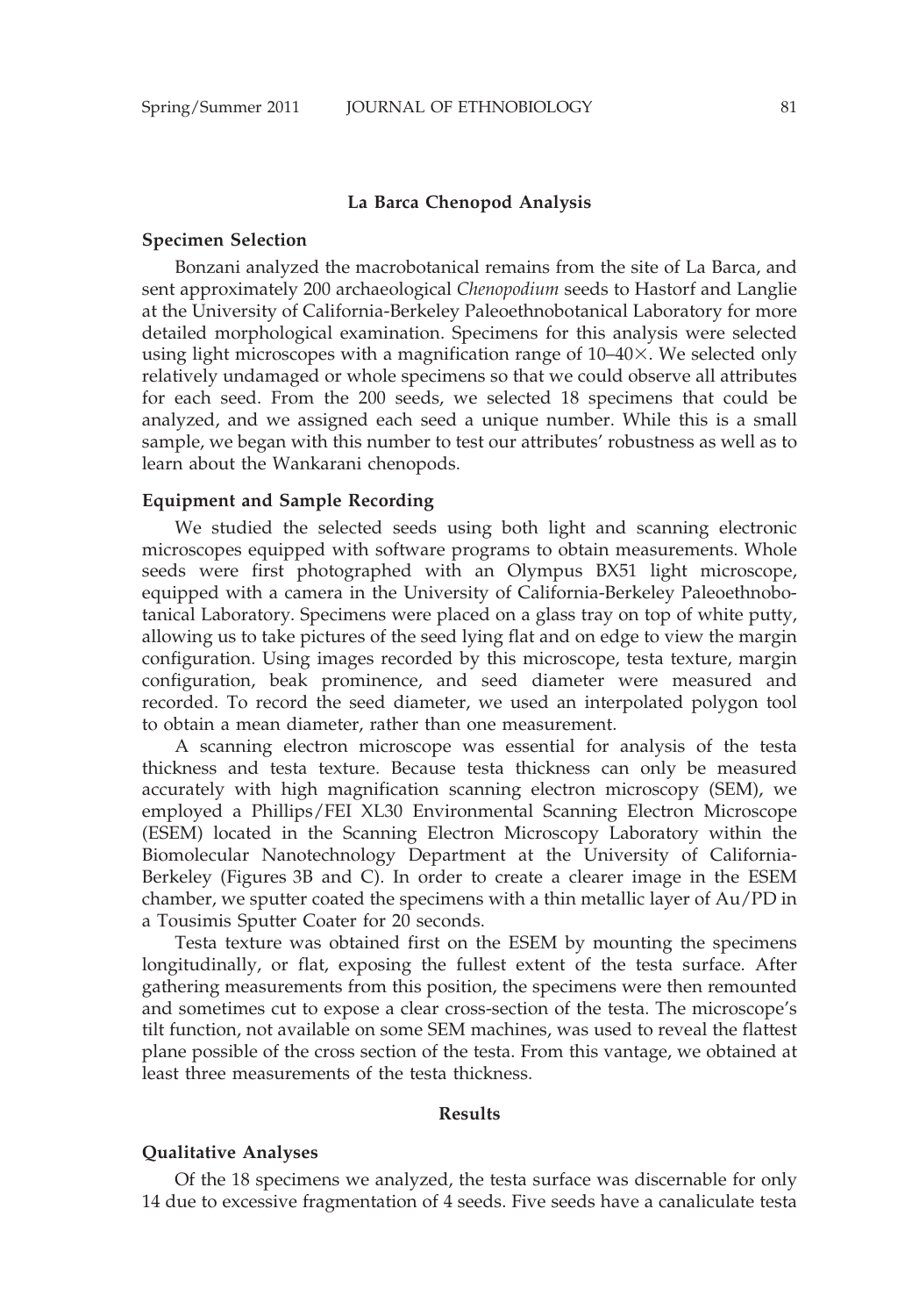## 82 LANGLIE et al. Vol. 31, No. 1

| <b>Seed Diameter</b><br>$(\mu m)$ | Margin<br>Configuration | Testa Texture | <b>Testa Thickness</b><br>$(\mu m)$ | <b>Beak</b><br>Prominence |
|-----------------------------------|-------------------------|---------------|-------------------------------------|---------------------------|
| 1006.68                           | Biconvex                | Reticulate    | 4.9                                 | 3                         |
| 1183.29                           | Biconvex                | Reticulate    | 5.0                                 | 3                         |
| 1089.11                           | Rounded                 | No Data       | 5.5                                 | 3                         |
| 1038.45                           | Biconvex                | Reticulate    | 4.8                                 | 3                         |
| 1116.65                           | Biconvex                | Reticulate    | 5.2                                 | 3                         |
| 995.08                            | Biconvex                | Reticulate    | 5.3                                 | 3                         |
| 1027.18                           | Biconvex                | Reticulate    | No Data                             | 2                         |
| No Data                           | Rounded                 | Canaliculate  | 11.0                                | 3                         |
| No Data                           | No Data                 | No Data       | 11.8                                | No Data                   |
| 1152.80                           | Biconvex                | Reticulate    | 5.1                                 | 3                         |
| 1111.05                           | Biconvex                | Reticulate    | 4.6                                 | 2                         |
| 1017.47                           | Truncate                | Canaliculate  | No Data                             | 3                         |
| 974.87                            | Truncate                | Reticulate    | 3.5                                 | 3                         |
| 1069.40                           | Biconvex                | Canaliculate  | 6.0                                 | 3                         |
| 1020.33                           | Truncate                | Canaliculate  | 3.7                                 | 3                         |
| 1281.83                           | No Data                 | No Data       | No Data                             | No Data                   |
| 1034.30                           | Biconvex                | Canaliculate  | 12.4                                | 2                         |
| 955.34                            | Biconvex                | No Data       | 6.8                                 | 3                         |

Table 1. The five major attributes for the eighteen La Barca Chenopodium seeds in the study.

texture, and nine have a reticulate-aveolate texture (Table 1; Figure 3). Canaliculate seed coats (Figure 3C) have elongated reticulations with nonelevated margins. Reticulate-aveolate is the opposite pattern, with reticulations that have raised margins (Figure 3A and 3B). Margin configuration was observable in 16 specimens: 11 have a biconvex margin, 3 have a truncate margin, and 2 have a rounded margin. Sixteen of the seeds analyzed have intact beaks: 14 have very prominent beaks (Figure 3A and 3C), while 2 have prominent beaks.

## Quantitative Analysis

We measured seed diameter, testa thickness, and compared seed diameter to testa thickness to quantitatively analyze the archaeological seeds. The seed

| Testa Thickness<br>$(\mu m)$ | <b>Thickness</b><br>$\times$ 2 ( $\mu$ m) | Log Testa<br>Thickness $\times$ 2 | Seed<br>Diameter<br>$(\mu m)$ | Log Seed<br>Diameter | Ratio Log<br>Thickness/Log<br><b>Diameter</b> |
|------------------------------|-------------------------------------------|-----------------------------------|-------------------------------|----------------------|-----------------------------------------------|
| 4.88                         | 9.80                                      | 0.99                              | 1006.68                       | 3.00                 | 0.33                                          |
| 4.97                         | 10.00                                     | 1.00                              | 1183.29                       | 3.07                 | 0.33                                          |
| 5.54                         | 11.00                                     | 1.04                              | 1089.11                       | 3.04                 | 0.34                                          |
| 4.81                         | 9.60                                      | 0.98                              | 1038.45                       | 3.02                 | 0.33                                          |
| 5.22                         | 10.40                                     | 1.02                              | 1116.65                       | 3.05                 | 0.33                                          |
| 5.30                         | 10.60                                     | 1.03                              | 995.08                        | 3.00                 | 0.34                                          |
| 5.12                         | 10.20                                     | 1.01                              | 1152.80                       | 3.06                 | 0.33                                          |
| 4.60                         | 9.20                                      | 0.96                              | 1276.84                       | 3.11                 | 0.31                                          |
| 4.66                         | 9.40                                      | 0.97                              | 1017.47                       | 3.01                 | 0.32                                          |
| 3.49                         | 7.00                                      | 0.85                              | 974.87                        | 2.99                 | 0.28                                          |
| 6.04                         | 12.00                                     | 1.08                              | 1069.40                       | 3.03                 | 0.36                                          |
| 3.75                         | 7.40                                      | 0.87                              | 1020.33                       | 3.01                 | 0.29                                          |
| 12.37                        | 24.80                                     | 1.39                              | 1034.30                       | 3.01                 | 0.46                                          |
| 6.81                         | 13.60                                     | 1.13                              | 955.34                        | 2.98                 | 0.38                                          |

Table 2. Measurements of seed diameter, testa thickness, and a ratio comparison of testa to seed diameter for the archaeological seeds from La Barca.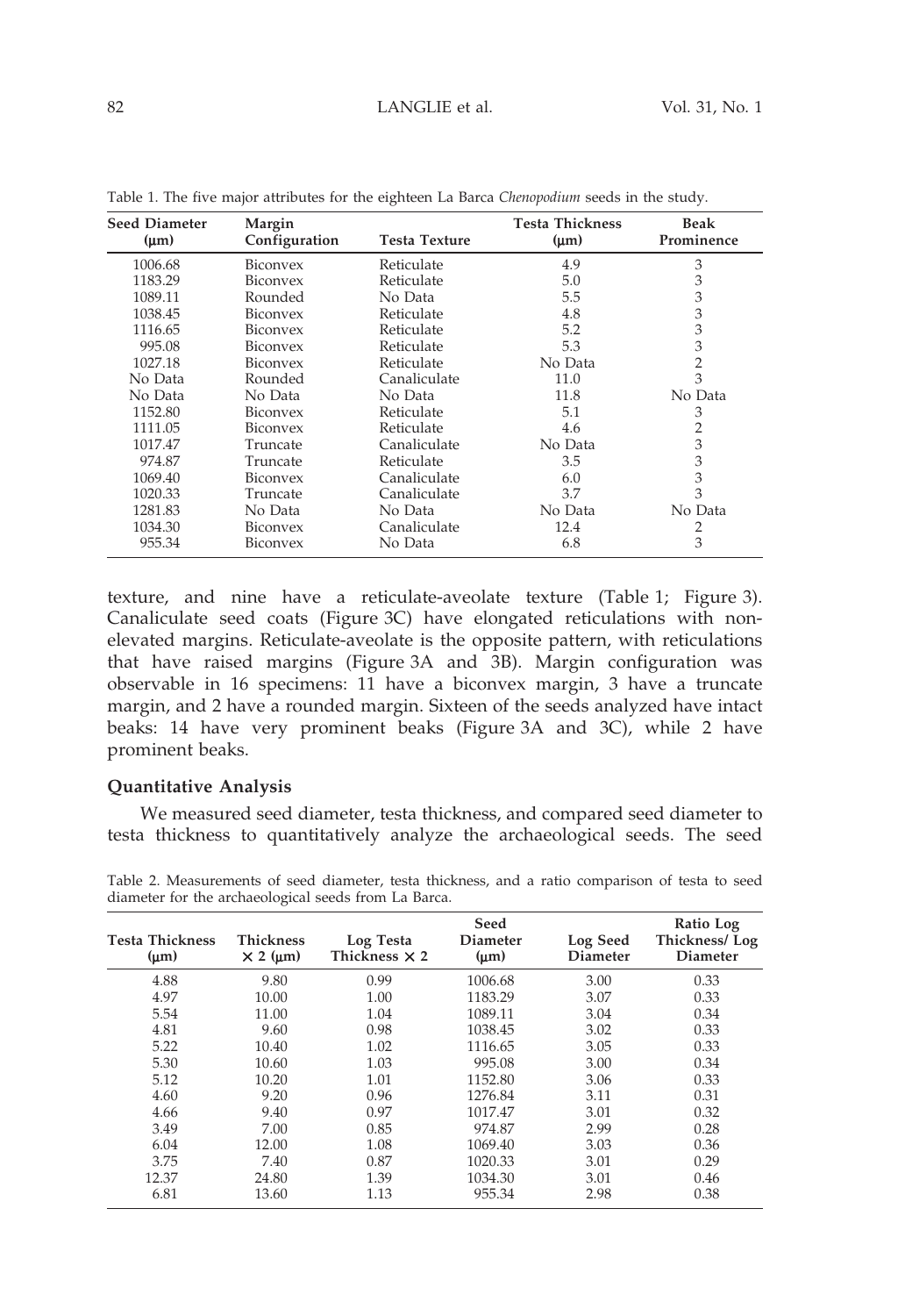

Figure 7. Testa Thickness/Seed Diameter Ratio of the archaeological La Barca Chenopodium sp. seeds and Bruno's (2008, Figure 8.12) modern Chenopodium varieties.

diameter was obtainable on all 18 specimens (Table 1). Diameters range from 955 to 1282  $\mu$ m, with a mean of 1087  $\mu$ m and a standard deviation of 100.6  $\mu$ m. We present these data in microns to facilitate comparison with the testa thickness. Testa thickness was measurable in 16 specimens, and ranged between 3.5 and 12.4  $\mu$ m, with a mean of 6.2  $\mu$ m and a standard deviation of 2.9  $\mu$ m. The ratio of testa thickness to seed diameter allows us to observe the relative proportion of the seed comprised by the testa. The ratio of testa thickness to seed diameter was calculated for 14 specimens (Table 2).

#### Discussion

To see how our Chenopodium seeds compare to wild and domestic chenopods from the altiplano, we plotted the testa thickness/diameter ratios of the La Barca seeds along with those of four modern species examined by Bruno (2006, 2008). The La Barca seeds form a fairly tight cluster defined by a relatively small seed diameter and a thin testa (Figure 7). The testa thickness/diameter ratio reveals that they are most similar to the modern domesticated taxon *kañawa*. While they are much smaller in size and do not have as thin a testa as domesticated modern quinoa, their morphometric similarity to *kañawa* suggests that they fall within the range of a domesticated species.

Despite the similarity of the quantitative measures between the La Barca chenopods and modern-day kañawa seeds, there are also notable differences in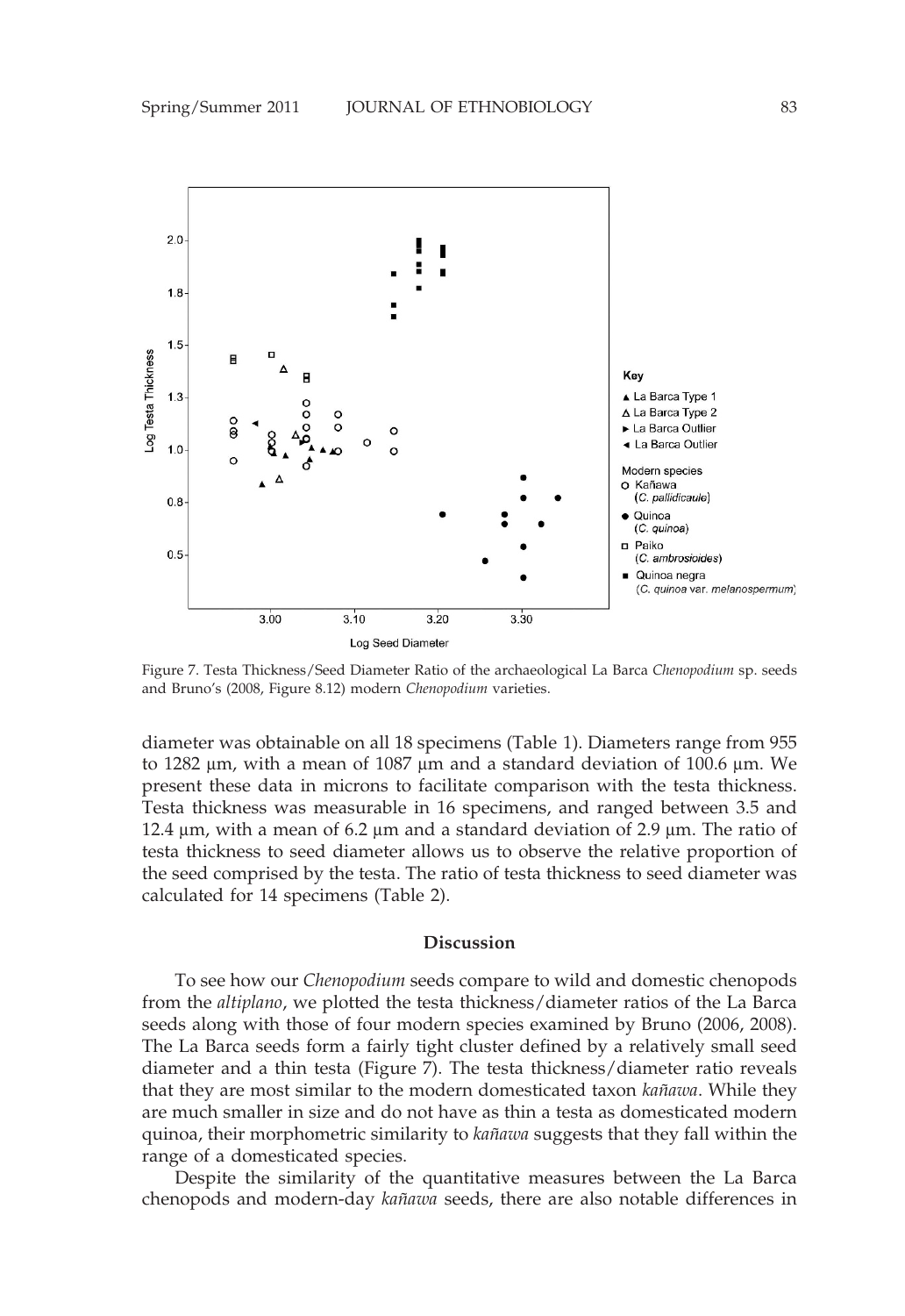## 84 LANGLIE et al. Vol. 31, No. 1

their qualitative attributes. Table 1 clearly illustrates that the biconvex margin configuration most often accompanies a reticulate-aveolate testa texture in our archaeological population. These seeds also tend to have very prominent beaks (3). These qualitative attributes are not characteristic of  $k$ añawa, which generally have a rounded margin configuration and a canaliculate testa texture (Bruno 2006). Although Bruno did not record beak prominence, examination of her photographs (Bruno 2006:Figure 4.7) and available seeds suggest that kañawa seeds have only prominent (2) or weak (1) beaks.

A combination of a reticulate-aveolate seed coat and biconvex margin is common in the quinoa negra altiplano populations studied by Bruno and Eisentraut, as well as the wild species of eastern North America (Smith1985a). In striking contrast, however, the wild Titicaca Basin populations have very thick seed coats ( $>20 \mu m$ ) whereas the La Barca seeds are very thin (3.5–5.5  $\mu$ m). The prominent beak of the La Barca seeds is uncommon in the wild eastern North American and Mexican chenopods (Gordon 2006; Gremillion 1993a). The quinoa negra seeds from the Andes appeared to have a weak beak, based on our comparisons with Bruno's (2006) photographs. Thus, our data suggest that at least nine of the seeds examined in this study represent a very distinct archaeological population of *Chenopodium* that has not previously been reported, and we refer to these as La Barca Type 1.

Four of the seeds are distinct in that they possess a canaliculate testa texture, which is common in modern kañawa seeds. In contrast to the domestic kañawa, two of the seeds have biconvex margins and two have truncate margins (Table 1). These four seeds differ from *kañawa* with their prominent (2) to very prominent (3) beaks. It is possible that these seeds fall within the range of variability of Type 1; however we refer to them as La Barca Type 2 and suggest that they could represent a descendent of the wild species of kañawa. Bruno is currently studying the morphology of wild kañawa varieties to clarify the process of its domestication. When those data become available, we may be able to positively identify these four specimens as related to Chenopodium pallidicaule. Finally, there were three seeds that could not be fully categorized because we could not assess one or more attributes. Nonetheless, their testa thickness and seed size fell within the parameters of the total La Barca chenopod population, and thus could potentially be variations of Type 1 or Type 2.

#### Conclusions

The suite of attributes utilized in this analysis provided a more robust way to describe both modern and archaeological Chenopodium seeds than previous studies. The analysis of beak prominence as a key attribute had not previously been considered in the study of Andean chenopods. We suggest that this attribute be included along with mean seed diameter, testa thickness, testa texture and margin configuration in future analyses.

The La Barca Chenopodium assemblage examined in this study contains at least two distinct morphological types. The most common form, Type 1, has a biconvex margin, a thin reticulate testa, a small diameter, and a prominent to very prominent beak, a combination of attributes that are generally associated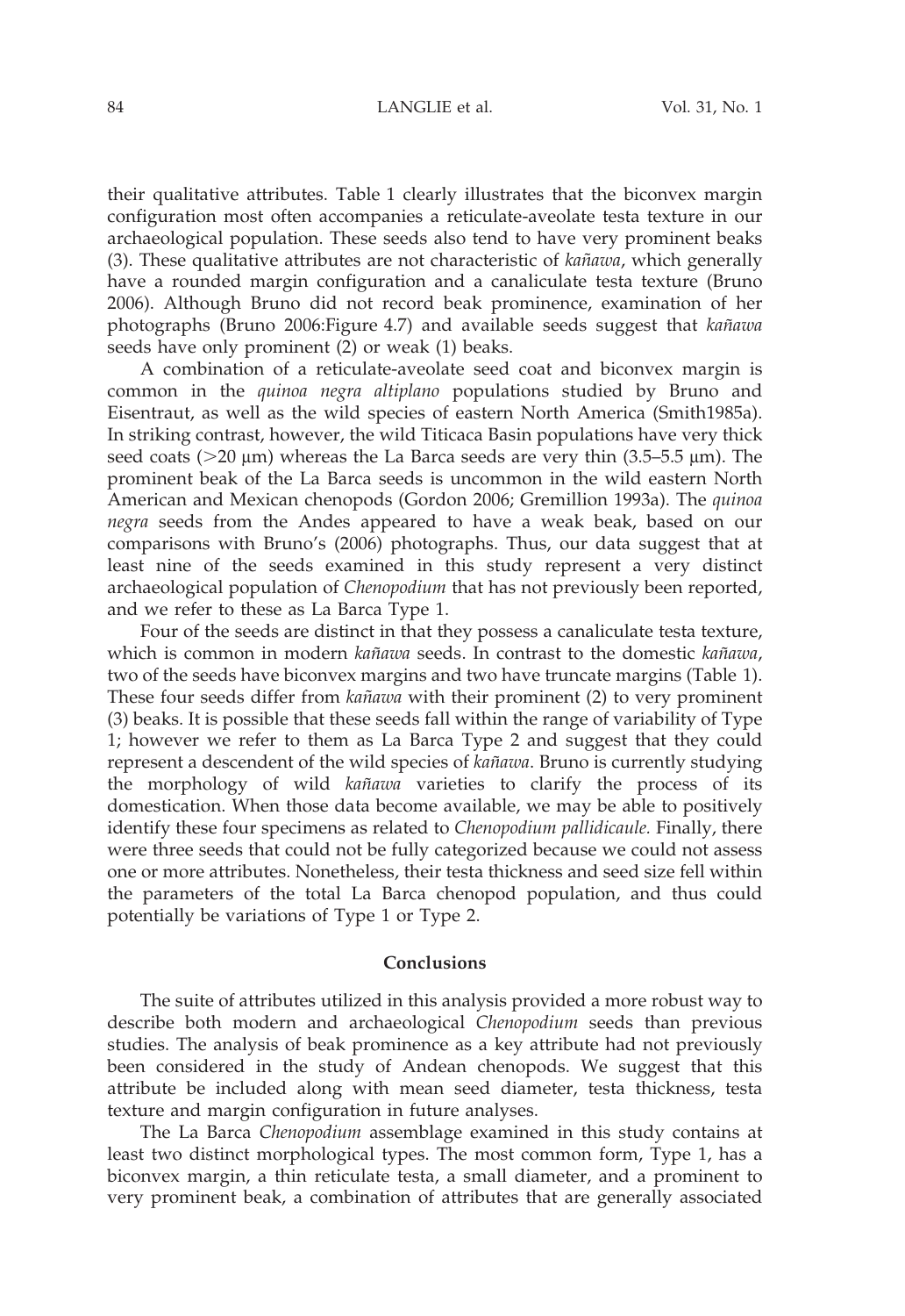with both wild and domestic modern chenopods. Although this seed type shares some attributes with previously described modern species of the domesticate kañawa and the wild quinoa negra, it has several unique features that lead us to argue that we have identified a new morphological type. Given that the testa is relatively thin compared to its overall seed size, similar to the proportions of kañawa, we hypothesize that this variety may have been a domesticated species that has become feral. We have not yet had the opportunity to collect and study cultivated varieties of domestic kañawa and quinoa, or wild varieties of chenopods from the Oruro region, but we hope to do so in the future. Analyzing modern chenopods from the region may permit us to identify this morphotype or an extant relative. It is also possible, however, that like eastern North American domesticated chenopods, this morphotype became extinct. It may have been part of the prehistoric La Barca agro-economy, but was later replaced by other Chenopodium domesticates. It is also possible that this archaeological morphotype cross bred with other Chenopodium species or varieties, leading to the disappearance of these distinctive combinations of traits from the gene pool as a result of what has been referred to as a ''domestication bottleneck on genetic diversity'' (Doebley et al. 2006:1310; Wright et al. 2005). The discovery of this unique morphotype certainly warrants further research into the morphological diversity and domestication history of other chenopods as well as continued investigation of the genus in the archaeological sites from the altiplano. Our current sample size is very small, so at this stage these conclusions are hypotheses.

The second less common morphological form present at La Barca, Type 2, has a canaliculate surface, a relatively thin testa, biconvex to truncate margin configuration, and a prominent to very prominent beak. It is possible that the combination of these attributes is merely a variant of the La Barca Type 1 species. However, these seeds have much more in common with modern domesticated kañawa and are similar to an unidentified morphotype common in samples from Formative sites along the southern Lake Titicaca shore (Bruno 2008:299–306). Bruno's on-going research on modern Chenopodium pallidicuale may soon shed light on this morphotype's history.

Our data suggests that domestic Chenopodium was likely cultivated in the south-central Andes by 1300 B.C. Because seeds morphologically similar to quinoa and quinoa negra have been identified in archaeological samples from nearby Lake Titicaca basin located in the northern area of the altiplano and date to the same general time period (roughly 1500 - 400 B.C.) (Bruno and Whitehead 2003), we expected to find that the Wankarani were cultivating similar chenopods at La Barca. The absence of those quinoa and quinoa negra morphotypes and the presence of a completely distinct, possibly domesticated morphotype (Type 1) suggest that different processes of crop selection, domestication and chenopod use existed in each of these two regions. However, the presence of a kañawa-like, possibly wild morphotype in the Lake Titicaca basin suggests some similarity or exchange between the areas. In order to better explain these patterns and link them to the known processes of Chenopodium domestication and dispersal, we must continue to excavate sites dating to this important period, systematically recover archaeological plant remains, and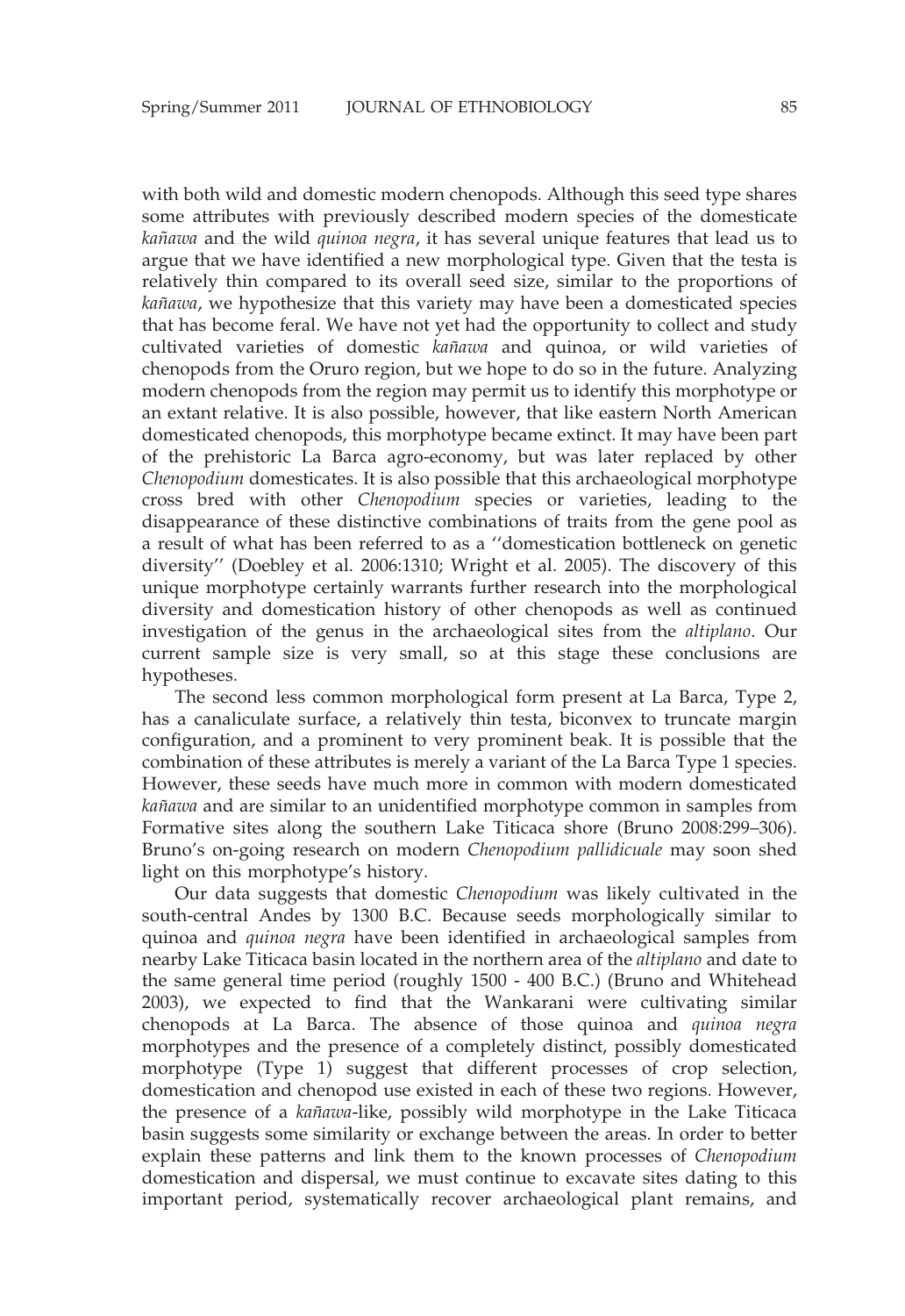conduct further detailed morphological studies, such as the one described in this paper, on more chenopod specimens.

Overall, the results of this study present a much more complicated picture of Andean chenopod domestication and larger geographic dispersal than was previously envisioned.

Past research by Bruno (2001, 2006) demonstrated that domestic quinoa and wild *quinoa negra* were integral components of early farming systems in the northern altiplano, and that they were continually managed and modified throughout the Formative period. This research reveals that the Wankarani people were experimenting with and manipulating different varieties of chenopods during the Formative period. The integration and potential domestication of these distinct Chenopodium varieties may have played a crucial role in allowing the Wankarani to successfully settle down in the harsh environment of the south-central *altiplano*. The LaBarca varieties were probably better adapted to the region and the local ecological conditions. Our research suggests that domestication of Andean Chenopodium occurred in multiple regions and multiple cultures took part in the process.

#### Acknowledgements

We thank the team members on both the Taraco Archaeological Project and the Wankarani Project for assisting in this domestication project. Thank you to Dr. Paul Lum, director of the Biomolecular Nanotechnology Department at the University of California-Berkeley, for the use of their SEM machine. Thank you to Eduardo Machicado for the Spanish translation of the abstract. Bruno's research was supported by NSF Dissertation Improvement Grant #0321720, Wenner-Gren Foundation Grant #7073, and a Smithsonian Institution Post-Doctoral Research Fellowship. Finally, we thank the editors and reviewers of this manuscript who gave us cogent suggestions.

#### References Cited

Aellen, Paul and Theodor Just

1943 Key and Synopsis of the American Species of the Genus Chenopodium L. American Midland Naturalist 30:47–76.

1985 Prehistoric Plant Cultivation in West-Central Illinois. In Prehistoric Food Production in North America, ed. Richard I. Ford, pp. 149–203. University of Michigan, Museum of Anthropology Anthropological Papers 75, Ann Arbor.

Bermann, Marc and J. Estévez Castillo

1995 Domestic Artifact Assemblages and Ritual Activities in Formative Period, Oruro, Bolivia. Journal of Field Archaeology 22(3): 389–398.

Browman, David L.

1989 Chenopod Cultivation, Lacustrine Resources, and Fuel Use at Chiripa, Bolivia. In New World Paleoethnobotany: Collected Papers in Honor of Leonard W. Blake, eds. E.E. Voigt and D.M. Pearsall, pp. 137–172. Special Issue Missouri Archaeologist. Missouri Archaeological Society, Columbia.

Bruno, Maria C.

- 2001 Formative Agriculture? The Status of Chenopodium Domestication and Intensification at Chiripa, Bolivia (1500 B.C.-100 B.C.). Master's thesis (Anthropology) Washington University in Saint Louis, Missouri.
- 2006 A Morphological Approach to Documenting the Domestication of Chenopodium in the Andes. In Documenting Domestication: New Genetic and Archaeological Paradigms, eds. Melinda A. Zeder, Daniel G. Bradley, Eve Emshwiller and Bruce D. Smith, pp. 32–45. University of California Press, Berkeley.
- 2008 WARANQ WARANQA: Ethnobotanical Perspectives on Agricultural Intensifi-

Asch, David L. and Nancy B. Asch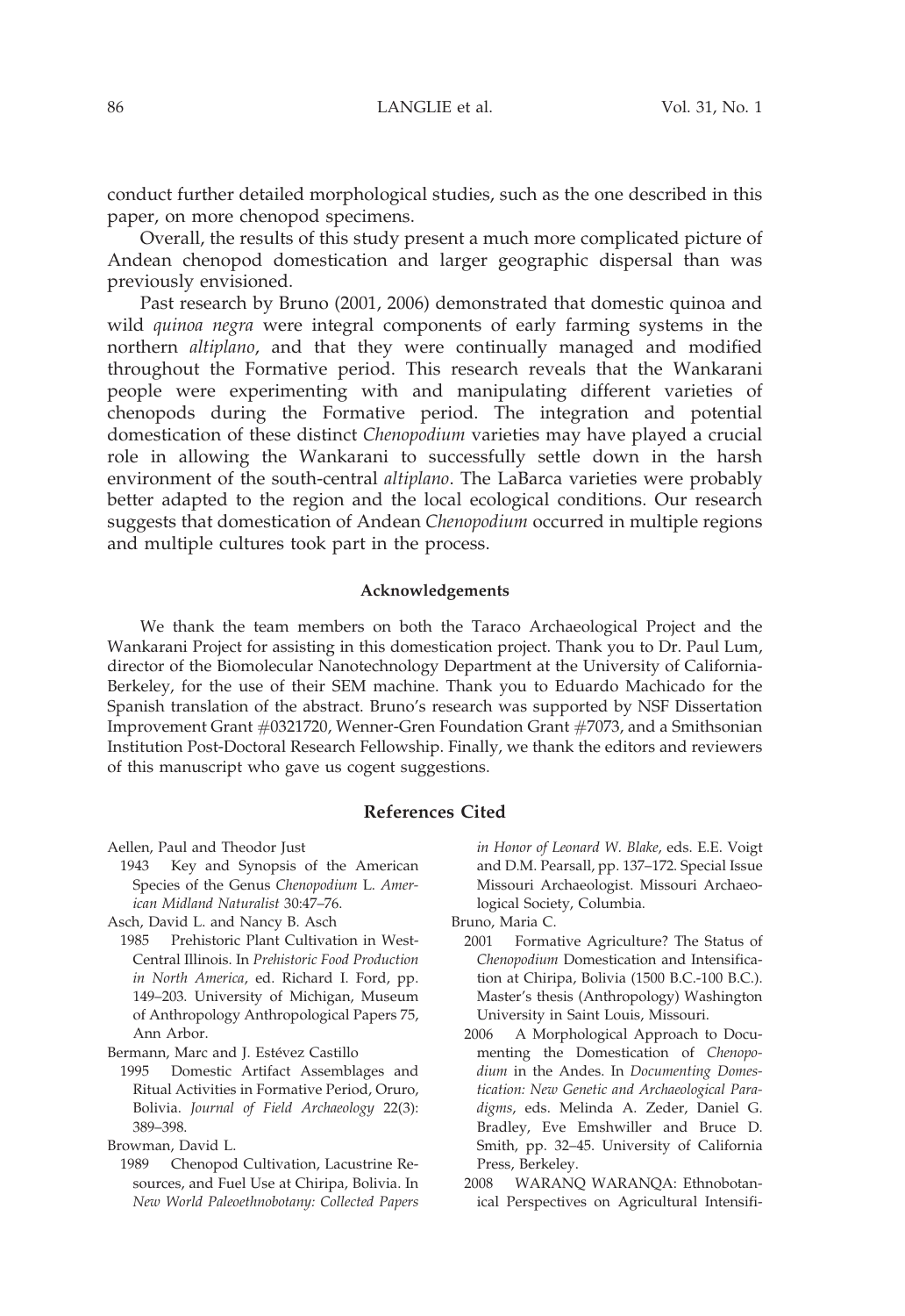cation in the Lake Titicaca Basin. Ph.D. dissertation (Anthropology). Washington University in Saint Louis, Missouri.

Bruno, Maria C. and William T. Whitehead

- 2003 Chenopodium Cultivation and Formative Period Agriculture at Chiripa, Bolivia. Latin American Antiquity 14:339–355.
- Cárdenas, Martín
- 1989 Manual de Plantas Economicas de Bolivia. Editorial Los Amigos del Libro, La Paz. Cook, Orator F.
- 1925 Peru as a Center of Domestication: Tracing the Origin of Civilization Through the Domesticated Plants. The Journal of Heredity 16(2–3):33–46 & 95–110.
- Cusack, David
	- 1984 Quinoa: Grain of the Incas. The Ecologist 14(1):21–31.
- Doebley, John F., Brandon S. Gaut, and Bruce D. Smith
- 2006 The Molecular Genetics of Crop Domestication. Cell 127:1309–1321.

Eisentraut, Phyllisa J.

1998 Macrobotanical Remains from Southern Peru: A Comparison of Late Archaic-Early Formative Period Sites from the Puna and Suni Zones of Western Titicaca Basin. Ph.D. dissertation (Anthropology). University of California, Santa Barbara.

Emshwiller, E.

- 2002 Biogeography of the Oxalis tuberosa Alliance. The Botanical Review 68(1):128–152.
- 2006 Origins of Polyploid Crops: The Example of the Octoploid Tuber Crop Oxalis tuberosa. In Documenting Domestication: New Genetic and Archaeological Paradigms, eds. M.A. Zeder, D.G. Bradley, E. Emshwiller and B.D. Smith, pp. 153–168. University of California Press, Berkeley.

Fox, Jason

2007 Time and Process in an Early Village Settlement System on the Bolivian Southern Altiplano. PhD dissertation (Anthropology). University of Pittsburgh.

Fritz, Gayle J.

- 1984 Identification of Cultigen Amaranth and Chenopod from Rockshelter Sites in Northwest Arkansas. American Antiquity 49: 558–572.
- 1990 Multiple Pathways to Farming in Precontact Eastern North America. Journal of World Prehistory 4(4):387–435.

Gordon, Angela G.

2006 Domesticated Chenopodium in North America: Comparing the Past to the Present.

Ph.D. dissertation (Anthropology), Washington University in Saint Louis, Missouri. Gremillion, Kristen J.

- 1993a Crop and Weed in Prehistoric Eastern North America: The Chenopodium Example. American Antiquity 58:496–509.
- 1993b The Evolution of Seed Morphology in Domesticated Chenopodium: An Archaeological Case Study. Journal of Ethnobiology 13: 149–169.

Harlan, Jack R.

- 1975 Crops and Man. American Society of Agronomy, Madison.
- Harlan, Jack R., J.M.J. de Wet, and E. Glen Price 1973 Comparative Evolution of Cereals. Evolution 27:311–325.

Hastorf, Christine A.

2006 Domesticated Food and Society in Early Coastal Peru. In Time and Complexity in Historical Ecology: Studies in the Neotropical Lowlands, eds. William Balée and Clark Erickson, pp. 87–126. Columbia University Press, New York.

Hellin, Jon and Sophie Higman

2003 Feeding the Market: South American Farmers, Trade and Globalization. Kumarian Press, London.

Hunziker, Armando T.

- 1952 Los Pseudocereales de la Agricultura Indígena de América. Acme, Buenos Aires.
- IPGRI, PROINPA, and IFAD
- 2005 Descriptores para Cañahua (Chenopodium pallidicaule Aellen). Instituto Internacional de Recursos Fitogenéticos, Roma, Italia; Fundación PROINPA, La Paz, Bolivia; International Fund for Agricultural Development, Roma, Italia.

Janusek, John W.

2008 Ancient Tiwanaku: Case Studies in Early Societies. Cambridge University Press, Cambridge.

McAndrews, Timothy L.

- 1998 Early Village-Based Society and Long-Term Cultural Evolution in the South-Central Andean Altiplano. PhD dissertation (Anthropology) University of Pittsburgh.
- 2001 Organización y Crecimiento de los Sistemas de Asentamiento Tempranos Basados en Aldeas en al Altiplano Andino sur Central. In El Período Formativo en Bolivia: Regiones y Sociedades, eds. Rivera, Casanovas C., M. Michel López and J. Capriles Flores, pp. 135–146. Textos Anthropológicos 13(1– 2). Universidad Mayor de San Andres, La Paz.